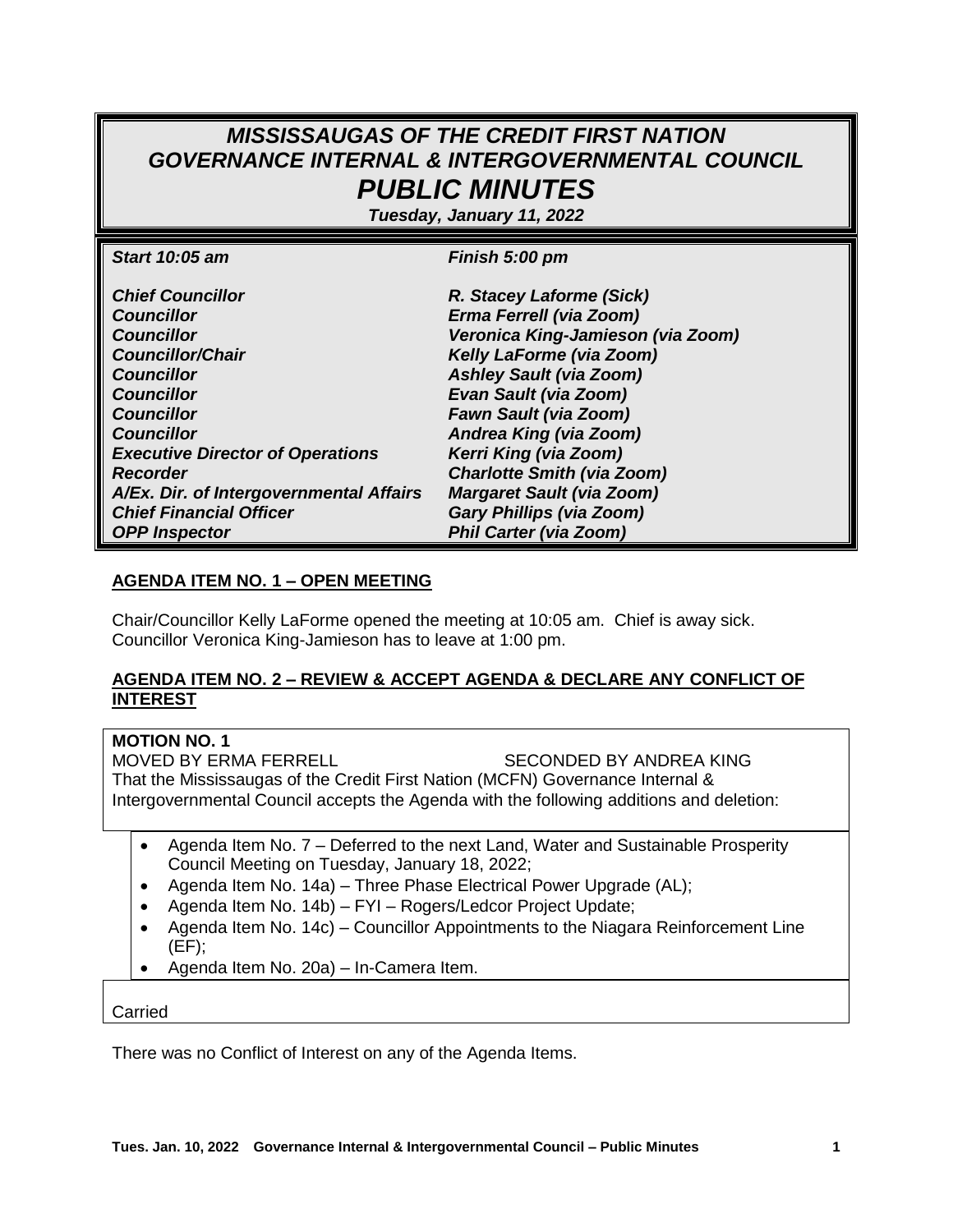#### **AGENDA ITEM NO. 3 – REVIEW & ACCEPT THE PUBLIC MINUTES OF FINANCIAL PLANNING & FISCAL OVERSIGHT COUNCIL MEETING DATED TUESDAY, NOVEMBER 9, 2021**

#### **DIRECTION NO. 1**

That the Mississaugas of the Credit First Nation (MCFN) Governance Internal & Intergovernmental Council directs the Executive Director of Operations to follow up regarding Agenda Item No. 14b) on Page 7 – MOU – TORONTO, of the above Minutes.

#### **MOTION NO. 2**

MOVED BY ANDREA KING SECONDED BY ASHLEY SAULT That the Mississaugas of the Credit First Nation (MCFN) Governance Internal & Intergovernmental Council accepts the Public Minutes of the Financial Planning and Fiscal Oversight Council Meeting dated Tuesday, November 9, 2021.

Carried

#### **AGENDA ITEM NO. 4 – MATTERS ARISING FROM THE MINUTES**

There were no Matters Arising from the Minutes.

OPP Inspector Phil Carter zoomed in at 10:15 am.

#### **AGENDA ITEM NO. 5 – OPP INSPECTOR PHIL CARTER TO PRESENT HIS OPP MONTHLY REPORT FOR NOVEMBER & DECEMBER 2021**

OPP Inspector Phil Carter highlighted both reports for November and December 2021.

Phil reiterated that in the December report, a person was observed on an ATV with a rifle. Investigation revealed that the ATV was stolen and the person was taken into custody.

Councillor FS questioned if the person was hunting. Phil answered presumably, yes.

Phil requested that he be able to post on the MCFN Website information such as press releases, names of the OPP Officers who would be affiliated with MCFN, and other miscellaneous information that would be of benefit to the First Nation.

#### **MOTION NO. 3**

MOVED BY VERONICA KING-JAMIESON SECONDED BY ERMA FERRELL That the Mississaugas of the Credit First Nation (MCFN) Governance Internal & Intergovernmental Council acknowledges the Monthly Reports for November and December 2021 from OPP Inspector Phil Carter.

Carried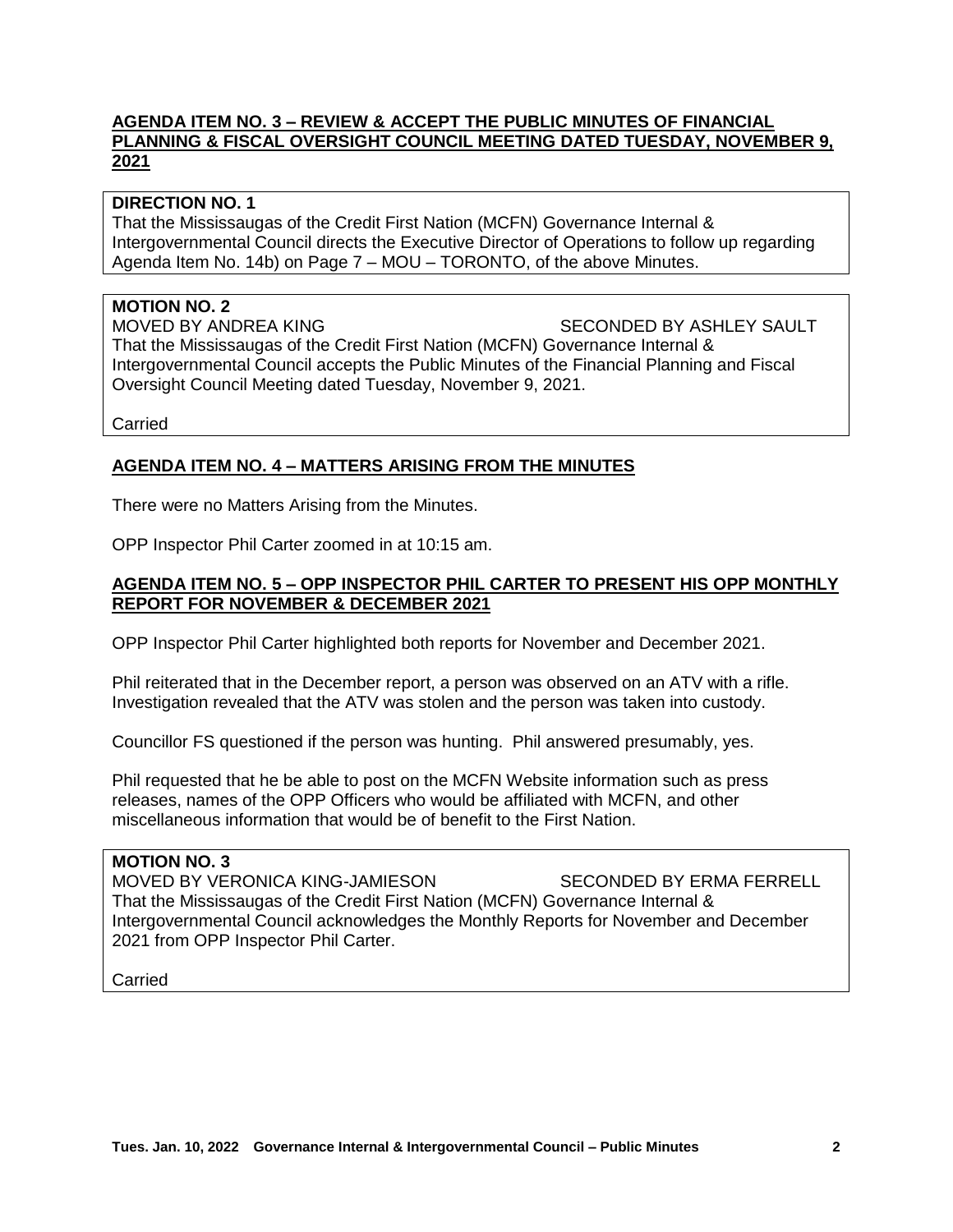## **DIRECTION NO. 2**

That the Mississaugas of the Credit First Nation (MCFN) Governance Internal & Intergovernmental Council directs Councillor Andrea King (who is the Liaison Rep to the OPP) to follow up with Inspector Phil Carter regarding his request to post information such as press releases, names of other OPP Officers who would be affiliated with MCFN, and other miscellaneous information that would be of benefit to the First Nation.

OPP Inspector Phil Carter zoomed out at 10:22 am.

#### **AGENDA ITEM NO. 6 – MOTION TO BE READ INTO TODAY'S MINUTES REGARDING THE UPCOMING BOOSTER CLINIC (THIS MOTION WAS APPROVED VIA EMAIL)**

**MOTION NO. 4** That the Mississaugas of the Credit First Nation (MCFN) Governance Internal &

Intergovernmental Council**.** acknowledges that due to the current shortage of the Pfizer vaccine across the province, that they agree to offer the Moderna vaccine to eligible parties as per the previously approved sequencing. Further, it is recognized the first Moderna clinic will be held on or around January 22nd, 2022.

SECONDED BY FAWN SAULT

**Carried** 2<sup>nd</sup> Reading Waived

#### **AGENDA ITEM NO. 7 – PROCESS AND PROCEDURES OF CHIEF AND COUNCIL (BRIEFING NOTE WILL FOLLOW) (KK)**

This item has been deferred to the next Land, Water and sustainable Prosperity Council Meeting on Tuesday, January 18, 2022.

#### **AGENDA ITEM NO. 8 – CONTINUATION OF COUNCIL ORIENTATION (KK)**

Executive Director of Operations is requesting that Council set aside a day for a Special Council Meeting to complete the Orientation for new Council.

Part of the 2021-2023 Council Orientation included PowerPoints from each of the various Departments. As directed during the Orientation, these presentations were not completed.

It is prudent that these presentations take place in order for the new Council members to be oriented to the organization and for the table to be introduced to the relevant Directors. Further, there are other items that would be useful to go over as a group.

As such, a special meeting is being requested to do so. In the event scheduling is difficult, this could be done more as an information session, and full Council would not necessarily be required, unless they wanted to attend.

Executive Director of Operations will follow up with the Chief and Council Coordinator to get some suitable dates.

Executive Director of Operations will get the Council Coordinator to send a doodle doc to Chief and Council requesting a suitable date.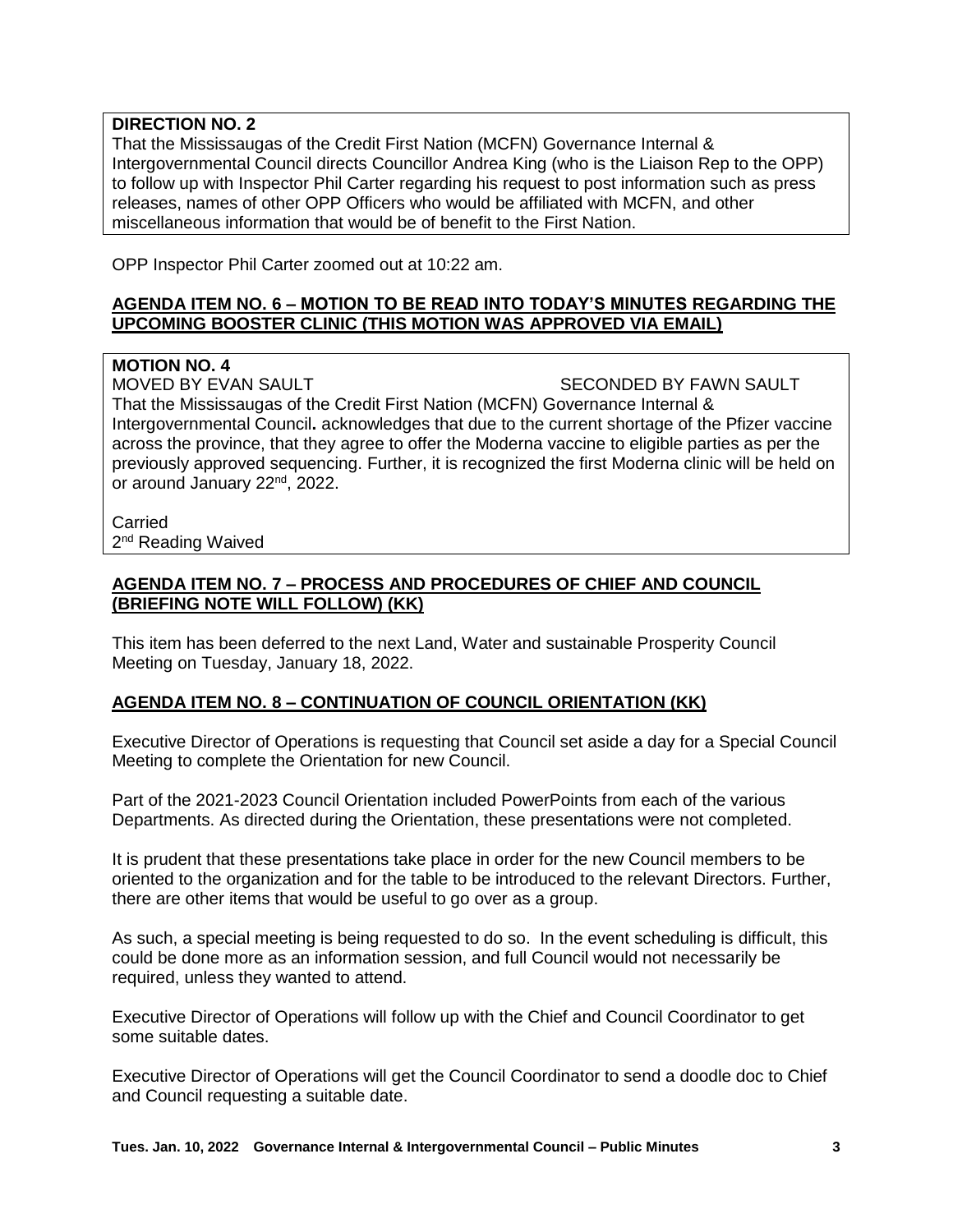## **DIRECTION NO. 3**

That the Mississaugas of the Credit First Nation (MCFN) Governance Internal & Intergovernmental Council directs the Executive Director of Operations to follow up with the Council Coordinator and the Chief regarding sending out a Doodle Doc to Chief and Council in order to obtain a date for the continuation of the Council Orientation.

#### **AGENDA ITEM NO. 9 – REIMBURSEMENT FOR THE COSTS OF PRIVATE SUBSTANCE USE TREATMENT SERVICES (CHIEF FINANCIAL OFFICER)**

Chief Financial Officer noted in his Briefing Note that Mental Wellness and Addictions Division of Indigenous Services Canada's (ISC) First Nation Inuit Health Branch (FNIHB), Ontario Region is reimbursing \$30,875.00 for the cost of private substance use treatment services which requires acceptance of these funds by Chief and Council.

Costs have been incurred for the private substance use of treatment services by Mississaugas of the Credit First Nation under the NNADAP program department 56500 and this recovery of funds will be allocated to the revenue account for the same department 700040.

# **MOTION NO. 5**

MOVED BY ANDREA KING SECONDED BY VERONICA KING-JAMIESON That the Mississaugas of the Credit First Nation (MCFN) Governance Internal & Intergovernmental Council moves to accept the \$30,875.00 (Thirty Thousand Eight Hundred Seventy-Five Dollars) as reimbursement from Mental Wellness and Addictions Division of Indigenous Service Canada (ISC). The reimbursement will be allocated to Department 700040 Revenue Code 56500.

**Carried** 2<sup>nd</sup> Reading Waived

# **AGENDA ITEM NO. 10 – CHIEF & COUNCIL – 2021 VIDEO UPDATES (KK)**

Executive Director of Operations is requesting if Chief and Council wish to record Pillar Updates to be posted on the MCFN Website as previously done in 2020.

Every year an Annual Report from Chief & Council is published on the MCFN website. This report provides an overview of the organization from the previous fiscal year. In addition to the 2020-2021 Annual Report, Chief & Council recorded individual video updates of their Pillars for 2020, due to the inability to hold a community meeting.

A Council Member has inquired about video updates for this year, as we continue to navigate through the pandemic. Chief & Council will need to determine if they wish to record Pillar updates and if so, when they would like to do so. Recognizing that this is a new term of Council and some of the Members have changed, there may be limited updates available.

As such, confirmation is required on the desire to do video updates and if so, when would it be done. To note, the end of the 21-22 fiscal is March 31st, which would give the new Council Members an opportunity to give a general overview of their activities to date.

Councillor VKJ noted that the chart/picture can be updated. Executive Director of Operations will follow up with the Communications & Engagement Lead.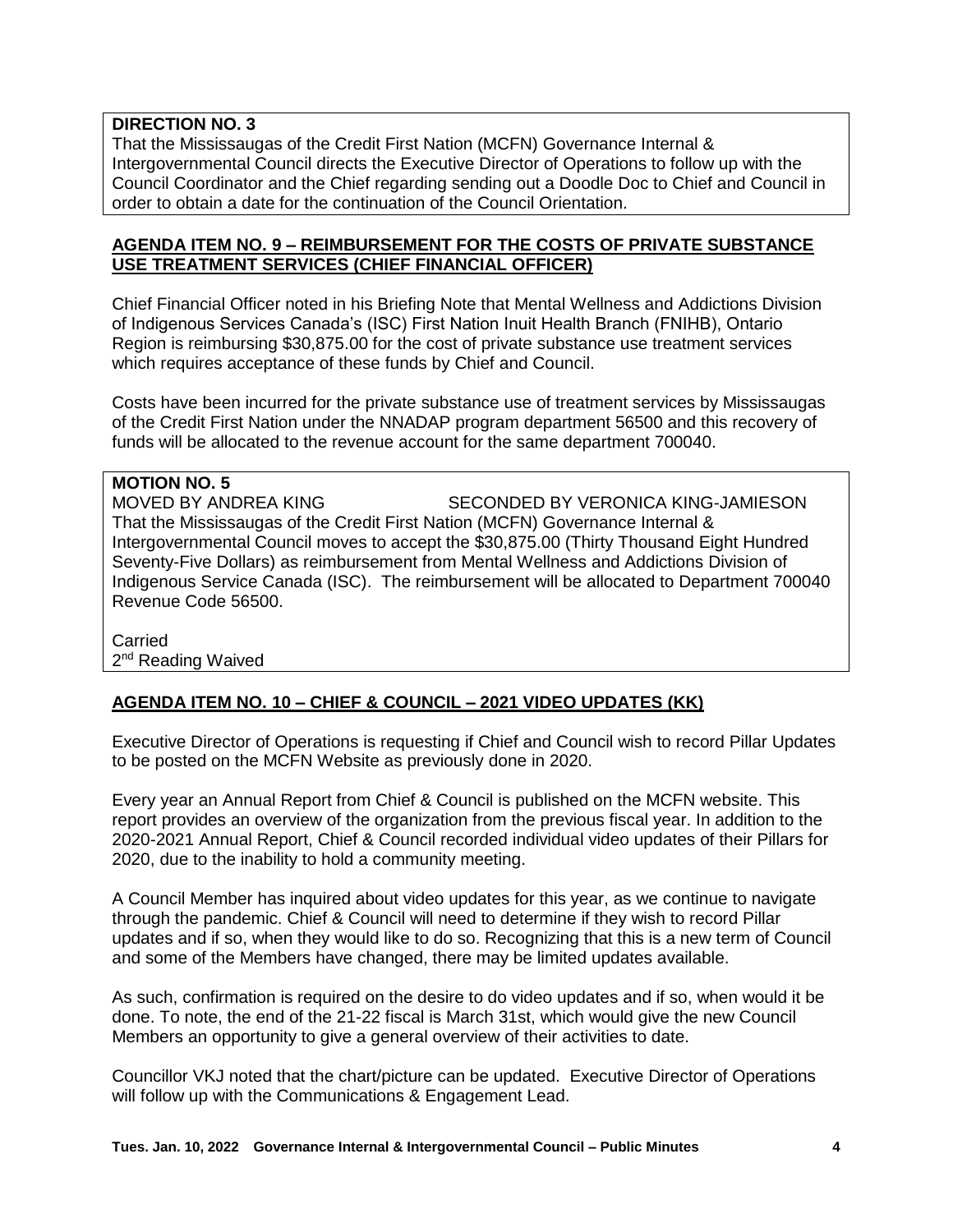#### **MOTION NO. 6** MOVED BY ERMA FERRELL SECONDED BY ANDREA KING That the Mississaugas of the Credit First Nation (MCFN) Governance Internal & Intergovernmental Council approves the recommendation that Chief and Council record the Annual 2021 Pillar Updates, to be posted to the MCFN Website at the end of the 2021-2022 fiscal year. New Councillors who wish to complete a video by the end of the fiscal can do an introduction of themselves.

Carried 2<sup>nd</sup> Reading Waived

#### **AGENDA ITEM NO. 11 – BLACK CREEK PIONEER VILLAGE – REQUEST FROM PROF. ALAN CORBIERE (EF)**

Councillor EF noted in her Briefing Note that in 2021 a request from Professor Alan Corbiere was forwarded to the Culture and Design committee members. Professor Corbiere is employed by the University of York's Department of History.

In October 2021, Prof. Corbiere invited the committee members to visit the Black Creek Pioneer Village, (located in North York). Caitlin Laforme's Assistant Jai King-Green was the only one available to attend the site visit.

In November a zoom call took place with Jennifer Bonnell/Associate Professor/York University/department of history, to discuss a possible project with York University and the Mississaugas of the Credit First Nation (MCFN). The project is titled "Changing the Narrative".

The Changing the Narrative Project's goal is to catalogue all of the information (including videos) from the historical gatherings. A student would be hired by the York University History Department and the individual will be supervised by Alan Corbiere and Victoria Freeman.

Jennifer Bonnell was referred to Margaret Sault/Director of the Lands, Research, and Membership department @ MCFN. Margaret informed Jennifer via email she was unable to work on the project due to her busy schedule.

Professor Corbiere, has reached out to our First Nation again, requesting the MCFN Council's permission to participate in the changing the narrative project.

With the permission of the MCFN Council, another department's availability could work with the staff from York University to ensure all documents from the MCFN Historical Gathering are provided to a potential student at York U.

Professor Corbiere and Darin Wybenga/MCFN Traditional Knowledge and Land Use Coordinator, have worked together on previous projects with the MCFN.

I am suggesting Darin Wybenga work with Professor Corbiere on the Changing the Narrative Project. Mr. Wybenga's responsibility will be to ensure the York University student receives the material to catalogue. Mr. Wybenga will not be responsible for supervising the potential student at York U.

Councillor EF stated that it may now be too late to do this project.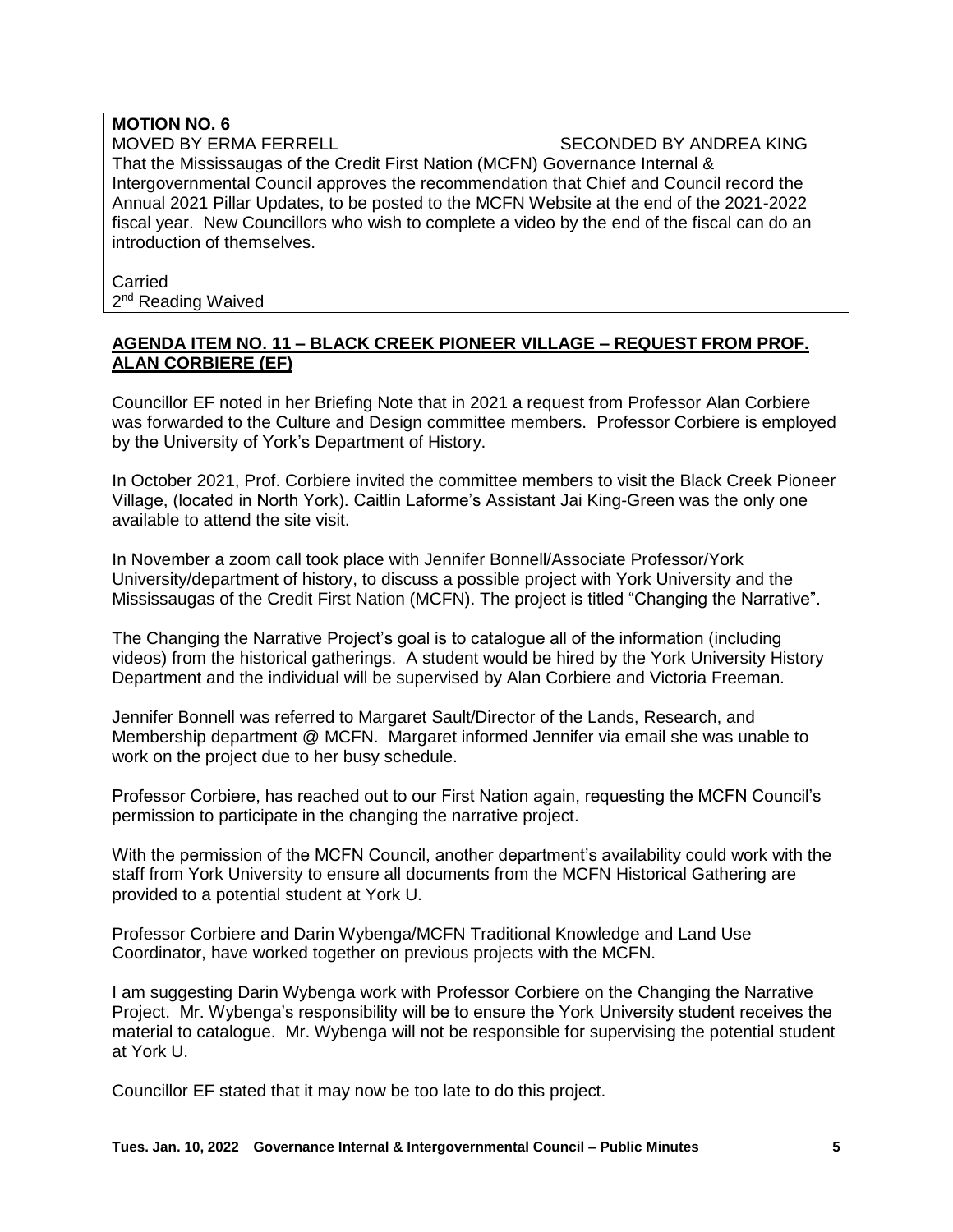A/Executive Director of Intergovernmental Affairs reiterated that people use MCFN's materials for free. We should start charging for this, and all the materials could be housed in Communications. She (A/Executive Director of Intergovernmental Affairs) stated that MCFN will be participating in the "Polishing the Chain Series".

#### **DIRECTION NO. 4**

That the Mississaugas of the Credit First Nation (MCFN) Governance Internal & Intergovernmental Council directs Councillor Erma Ferrell to follow up with Professor Alan Corbiere/York University History Department, on the "Changing the Narrative" Project. The project will catalogue all of the material from the MCFN's Historical Gatherings.

#### **AGENDA ITEM NO. 12 – ONTARIO FIRST NATIONS TECHNICAL SERVICES CORPORATION (OFNTSC) REPRESENTATIVE (KK)**

Executive Director of Operations noted in her Briefing Note that clarification is requested on an MCFN Representative on the Ontario First Nations Technical Services Corporation Board.

During the pre-orientation session with the previous Council, they determined that representation on the OFNTSC Board was not required. Since that time, an email has been sent by Angela Trudeau Day, requesting confirmation of our Representative and further, a Proxy for the upcoming Annual General Meeting (AGM).

At the present time, Council has not appointed a member to this Board. As per the email from Angela, they have Councillor Evan Sault listed as the voting rep. I have requested information from her as to the composition of the Board as well as their mandate. To date, I have not received this, but once I do, I will send.

Councillor Sault has shared that in the past MCFN did have a seat on the Board od Directors, but that he understood it was dissolved when the Board was decreased in size. He then advised that he did sit on a Technical Advisory Committee, but they did not meet regularly.

Councillor ES stated that he was a Board Member, but ISC requested that OFNTSC trim their Board, and MCFN was not included. He also stated that he was only there to listen, and was not a Voting Member, but did say that MCFN has a good relationship with OFNTSC.

Executive Director of Operations reiterated that she got an email that MCFN was still on the Board.

Councillors FS and AS informed that they would be interested in sitting in on a couple of meetings.

Executive Director of Operations stated that there is a formal Proxy that has to be signed, and she will follow up with Angela to get the Proxy done.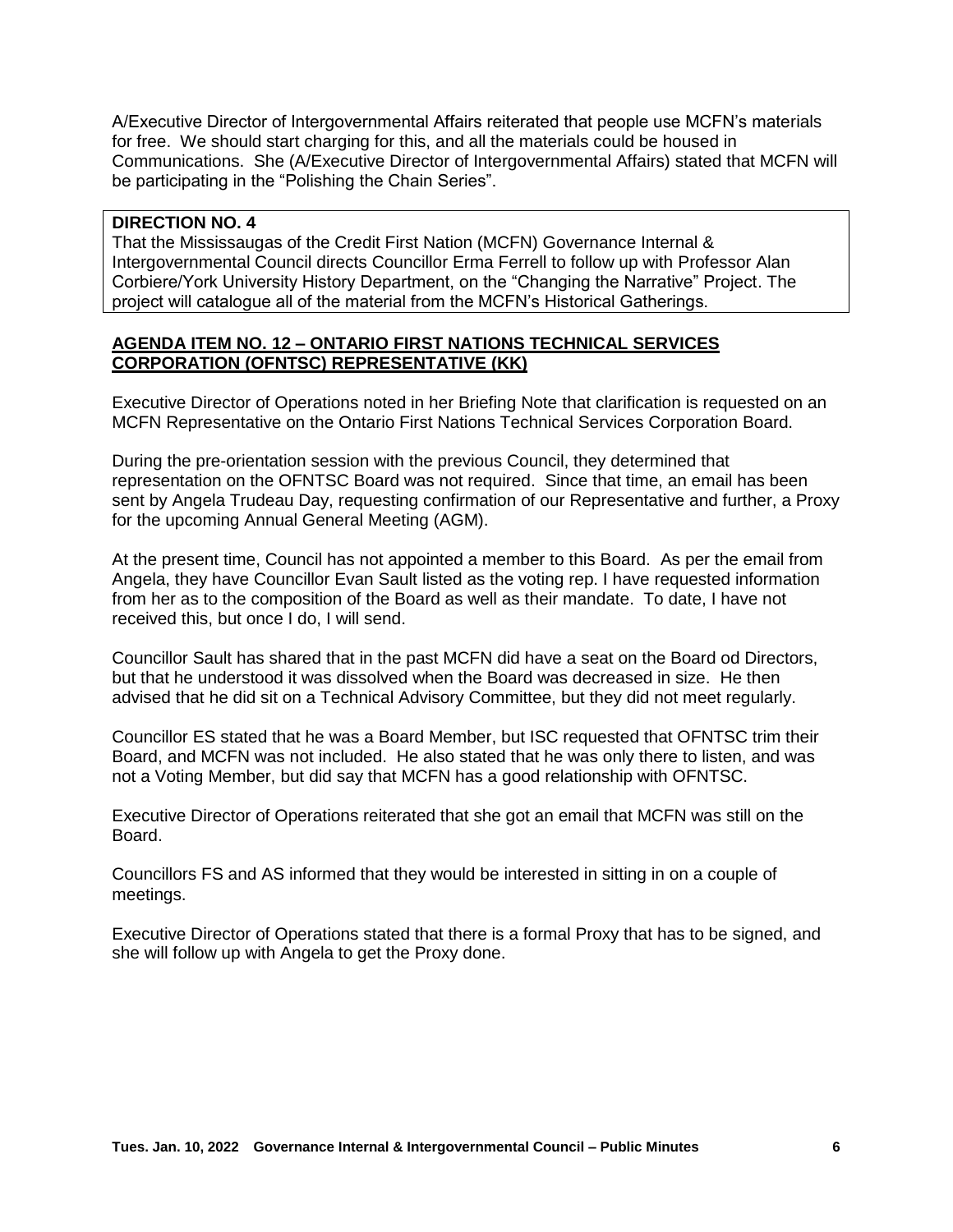# **MOTION NO. 7**

#### MOVED BY ERMA FERRELL SECONDED BY ANDREA KING

That the Mississaugas of the Credit First Nation (MCFN) Governance Internal & Intergovernmental Council appoints Councillor Fawn Sault as a Member to the Board of the Ontario First Nations Technical Services Corporation (OFNTSC), with Councillor Ashley Sault being the Alternate.

#### Carried 2<sup>nd</sup> Reading Waived

# **AGENDA ITEM NO. 13 – UPDATE FROM THE MISSISSAUGA NATION (VKJ)**

Councillor VKJ brought this Update from the Mississauga Nation to the Council Table. She is the Mississauga Nation Coordinator. The Update includes the priority areas such as Justice/Governance, Advocacy, Economic Development Collection, Culture and Research, along with a Briefing Note to the Mississauga Nation Chiefs dated January 8, 2022.

#### **MOTION NO. 8**

#### MOVED BY ANDREA KING SECONDED BY ASHLEY SAULT

That the Mississaugas of the Credit First Nation (MCFN) Governance Internal & Intergovernmental Council acknowledges and approves the Mississauga Nation Update and the documents (listed below) presented:

- Mississauga Nation Economic Development Collective Terms of Reference;
- Mississauga Nation Joint Housing Committee Terms of Reference;
- Mississauga Nation Joint Nuclear Committee Terms of Reference;
- Mississauga Nation Terms of Reference (Justice) Self Determination;
- Mississauga Nation Information and Data Sharing Policy (Briefing Note);
- Mississauga Nation Culture Statement of Work (Learning Bird).

# Carried

2<sup>nd</sup> Reading Waived

PW Director in at 12:03 pm.

# **AGENDA ITEM NO. 14a) – THREE (3) PHASE ELECTRICAL POWER UPGRADE (AL)**

PW Director noted in his Briefing Note that a Motion of Council is required to approve a Band Council Resolution (BCR) to Native Horizon's Treatment Centre – Board of Directors (NHTC-BOD) for the three (3) phase power upgrade required to accommodate the construction of the new facility. In addition, acknowledge the update report provided by Public Works Department for MCFN and Pillar 2 Lead.

NHTC-BOD was devastated when a structure fire on December 13, 2018 destroyed 60% of the facility and rendered it unusable.

Since that devastating event occurred, NHTC-BOD have worked diligently with insurance adjusters, government agencies and design consultants to begin rebuilding this facility.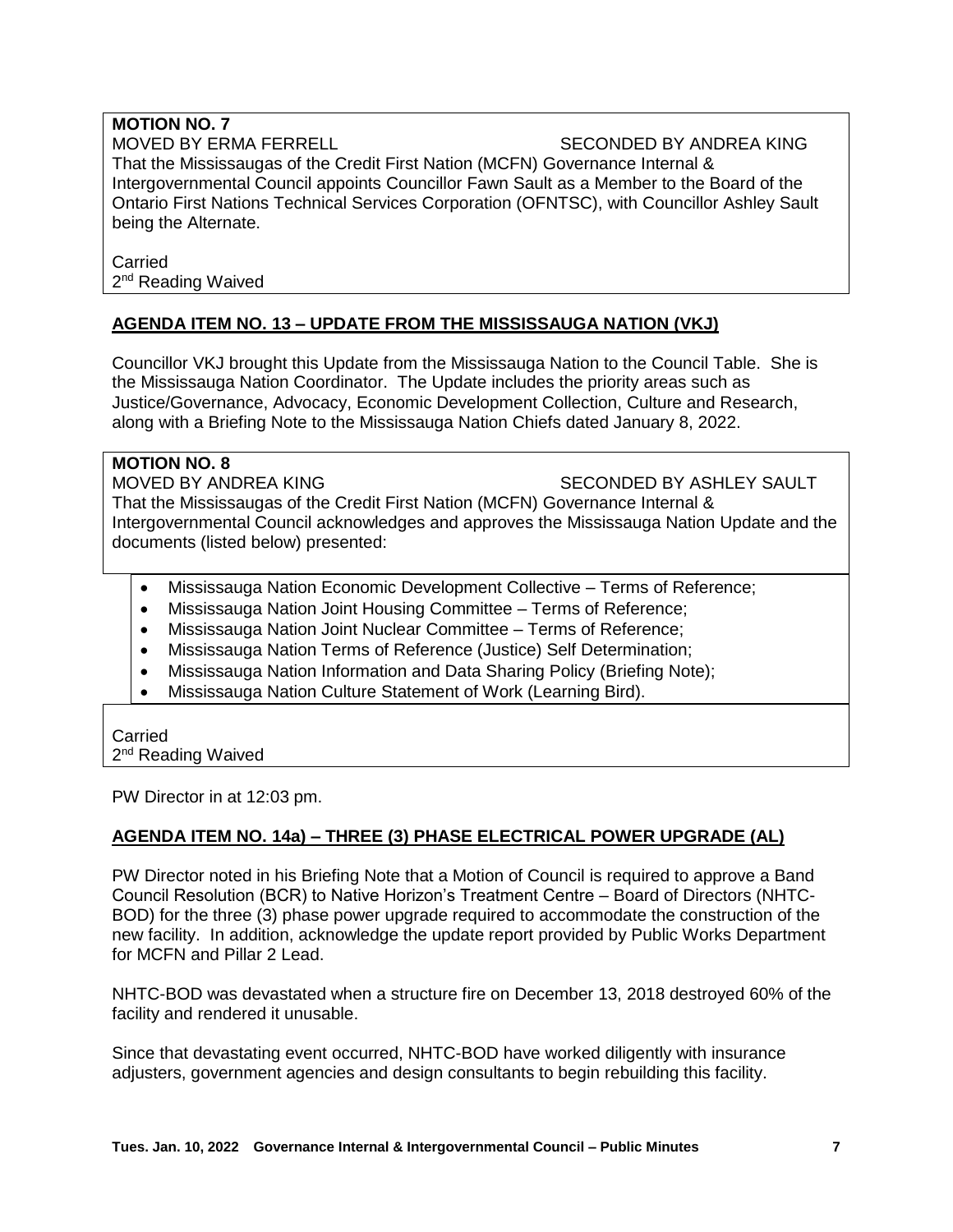NHTC-BOD have engaged K.L. Martin & Associates Corp. to assist with design and project administration along with contract award to Sierra Construction.

Wanda Smith, Executive Director and Vice President & Senior Architectural Design Technologist – Fred Doolittle have provided the project update information.

A/Executive Director of Intergovernmental Affairs stated that three houses will be constructed near the Native Horizons Treatment Centre property. She is questioning if this project will affect the houses. PW Director answered no as this project is only for NHTC.

#### **3 Phase Power**

3 Phase power is required for the building and Hydro One is currently working on extending the power to the site as single phase is currently available;

The new 3 phase power will be extended from the corner of Mississauga Road #261 and New Credit Road #126 and will continue south to the building site location;

Cost estimate provided by Hydro One for the 3 Phase totals \$308,800.00 and mentioned this would be reviewed again after the design phase has been completed;

Hydro has indicated that the in-service completion date would be June 1, 2022. Hydro One also indicated that a BCR is required from Chief and Council.

# **MOTION NO. 9**

MOVED BY FAWN SAULT SECONDED BY EVAN SAULT

That the Mississaugas of the Credit First Nation (MCFN) Governance Internal & Intergovernmental Council authorizes the Pillar 2 Lead with assistance of the Public Works Department to issue the signed Band Council Resolution (BCR) to Native Horizon's Treatment Centre – Board of Directors (NHTC-BOD) to address the Three (3) Phase Electrical Service Upgrade along New Credit Road #261 to accommodate the newly rebuilt facility.

Carried 2<sup>nd</sup> Reading Waived

#### **MOTION NO. 10**

MOVED BY FAWN SAULT SECONDED BY EVAN SAULT

That the Mississaugas of the Credit First Nation (MCFN) Governance Internal & Intergovernmental Council acknowledges the Briefing Note as an update report and agrees that future updates will be provided to Council by Pillar 2 Lead as the Liaison between Native Horizon's Treatment Centre – Board of Directors and MCFN.

**Carried** 2<sup>nd</sup> Reding Waived